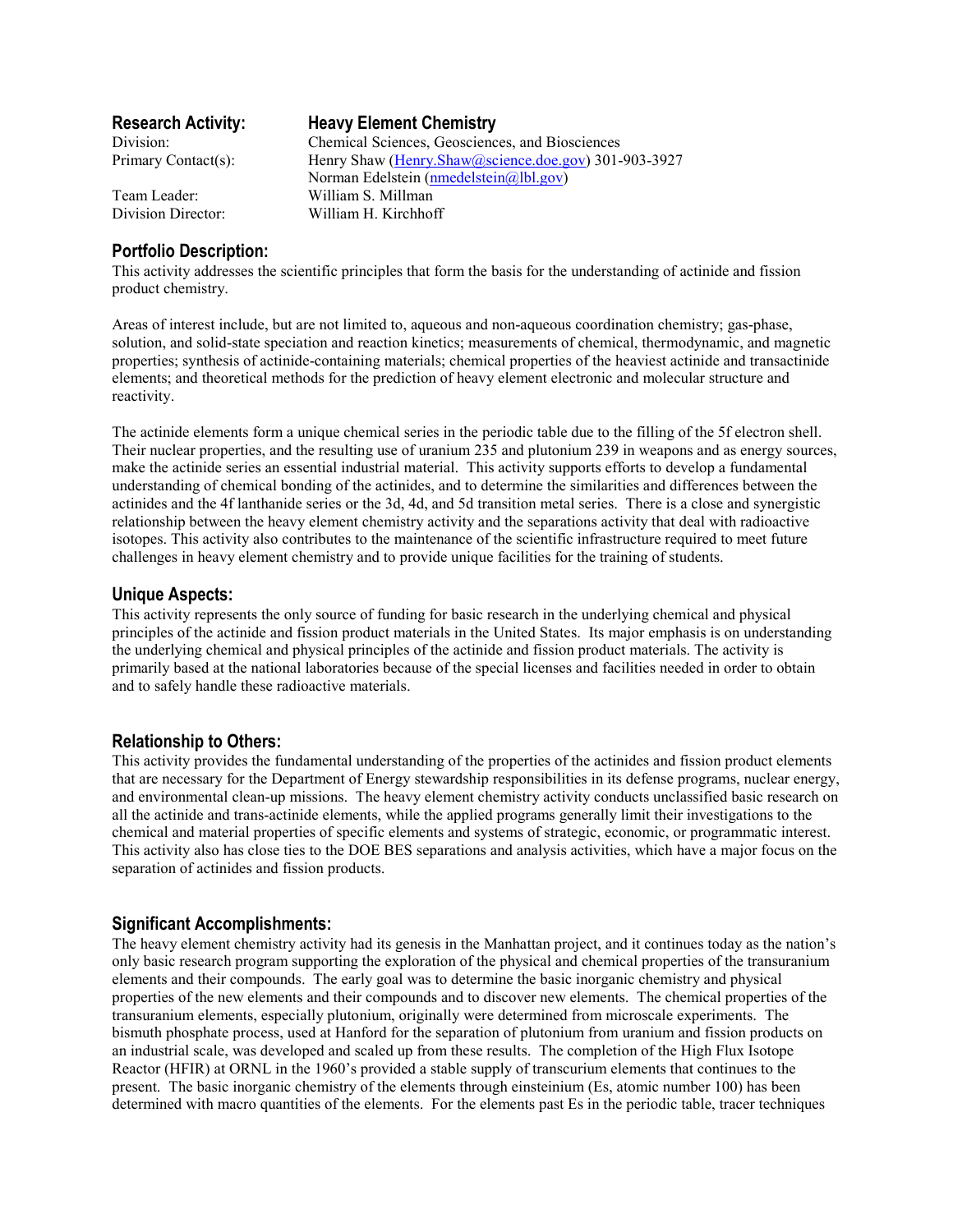and one-atom-at-a-time chemistry have been developed and carried out through element 108 to determine chemical properties.

Taken together, the results from this activity have confirmed the Seaborg hypothesis that the actinide elements are best represented in the periodic table as a 5f element series placed under the lanthanide or 4f series. Interpretations of spectroscopic results have provided estimates of thermodynamic quantities such as oxidation-reduction potentials and enthalpies of sublimation. Specific electronic transitions determined in this activity have proven useful in developing processes for laser isotope separation of uranium and plutonium. Structural systematics of the actinide metals, oxides, and halides as a function of atomic number have been determined. Magnetic measurements have shown that the light actinide metals have delocalized 5f orbitals (*i.e.,* the 5f electrons form bands), but the f electrons become localized at americium, element 95 in the periodic table. Thus, the magnetic behavior of the first part of the actinide series resembles that of the d-orbital transition metals but the heavier actinides exhibit behavior similar to the rare earth metals.

#### **Mission Relevance:**

Knowledge of the chemistry of the actinide and fission product elements is necessary for the successful conduct of many of DOE's missions. In the defense area, understanding the chemistry and material properties of specific actinides was key to the development of our nuclear deterrent, and now plays a major role in the stewardship of the stockpile. This activity conducts the broadly based unclassified research on actinides that provides the scientific basis for framing the narrower issues facing the DOE's defense programs. In the area of nuclear energy, this activity provides the fundamental understanding of actinide and fission product chemistry that underpins the development of advanced nuclear fuels, as well as the predictions of how spent nuclear fuels degrade and radionuclides are transported under repository conditions. Driven by the necessity to identify possible important species in highly basic solutions found in the waste tanks at the Hanford and Savannah River sites, this activity has had a renewed emphasis on the chemistry of the lighter transuranium elements and fission products. Knowledge of the molecular speciation of actinide and fission products materials under tank conditions is necessary to treat these complex mixtures. Molecular speciation information is also needed to predict the fate of actinide and fission product elements accidentally released to the environment. Finally, the analytical methods developed as part of the basic research funded under this activity have broad application across all the applied missions of DOE that deal with nuclear materials.

#### **Scientific Challenges:**

The role of the 5f electrons in bond formation remains the fundamental unanswered question in actinide chemistry, and hence provides the central focus for this activity. For the light actinide metals and some of their alloys, the 5f orbitals participate in the band structure of these materials. Whether the 5f orbitals participate significantly in molecular compounds is still unclear. Molecular-level information on the geometry and energetics of bonding can now be obtained from experiments carried out at the Nation's synchrotron light sources. These new tools are enabling studies of actinides as small clusters and at interfaces such as between solutions and mineral surfaces or other well-defined solids. However, actinide and fission product samples have to be treated with special consideration because of their radioactivity, which has limited the types of experiments that can be safely conducted. For example, in the soft x-ray regime new sample preparation techniques need to be developed so that microquantities of well-characterized actinide samples can be measured using high vacuum techniques, or in "wet" cells to study actinide chemistry at liquid-solid interfaces.

Sophisticated quantum mechanical calculations that treat spin-orbit interactions accurately will need further development before they can be used for predicting the properties of molecules that contain actinides. Development and validation of such codes would provide a means for obtaining fundamental information about actinide species that are difficult to study experimentally. Another goal of such codes is the ability to predict the electronic spectra of important species and to correlate the optical spectra with actinide molecular structure.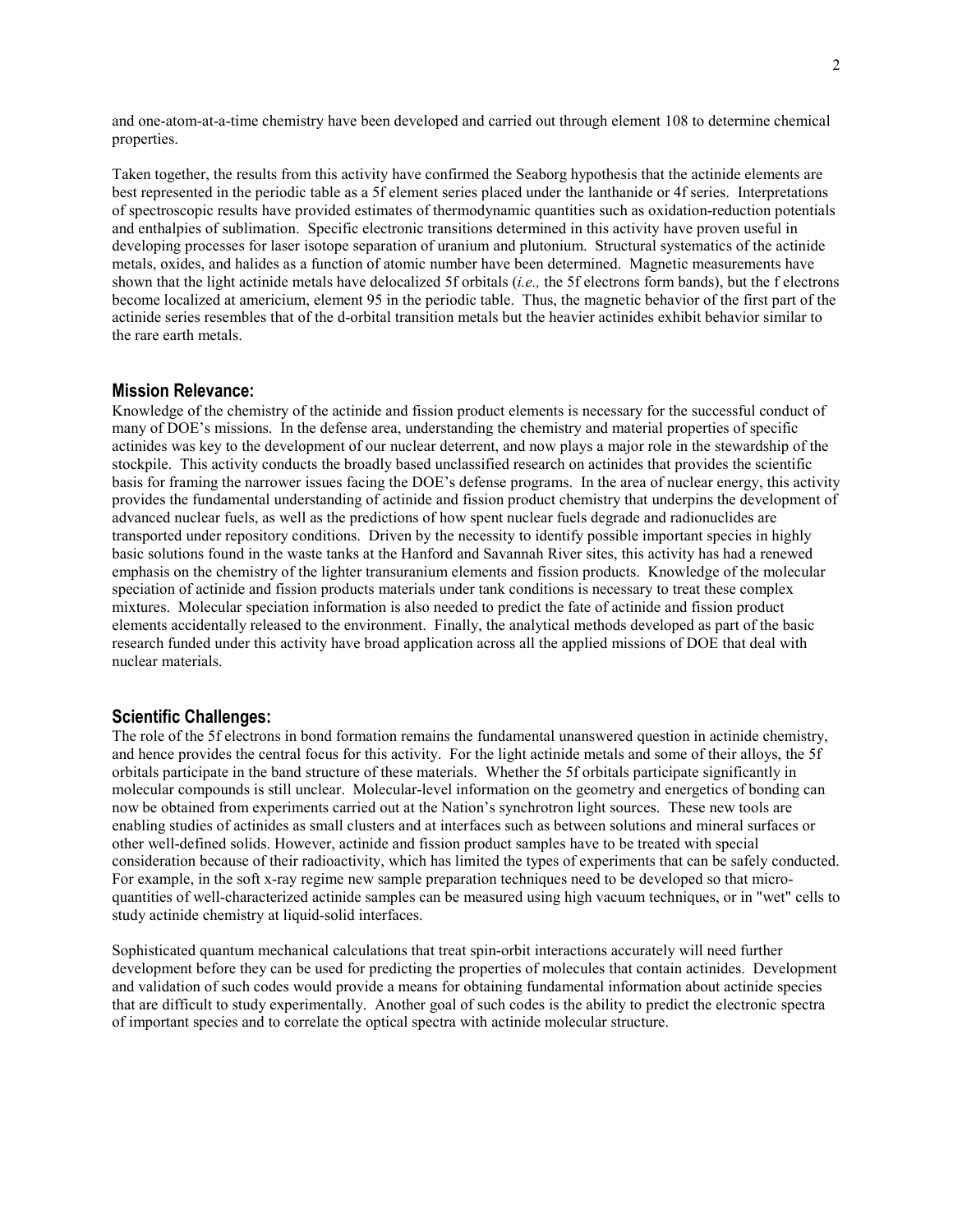|                         | <b>Dollars in Thousands</b> |                |
|-------------------------|-----------------------------|----------------|
| <b>FY 2000</b>          | FY 2001                     | <b>FY 2002</b> |
| \$6,753                 | \$8,154                     | \$7,685        |
| Performer               | <b>Funding Percentage</b>   |                |
| <b>DOE</b> Laboratories | 75.0%                       |                |
| Universities            | $15.0\%$                    |                |
| Other                   | $10.0\%$                    |                |

This activity supports research in heavy element chemistry at universities and encourages collaborations between university and laboratory projects in this area. Graduate and postdoctoral students are trained in this area and provide personnel for the technological challenges associated with the heavy elements. Approximately twenty undergraduate students, chosen from universities and colleges throughout the United States, are given introductory lectures in actinide and radiochemistry each summer in two programs based at BNL and San Jose State University

### **Projected Evolution:**

Kinetic, thermodynamic, and electrostatic effects in separations processes and in synthetic reactions involving the actinides are not well understood. Modern tools brought about by technological innovations can now be brought to bear on these topics. Heavy Element Chemistry research will pursue advances in gas phase actinide ion chemistry that explore new reactivity patterns, high-pressure studies of actinide alloys, and spectroscopic investigations of new actinide materials. Other areas where new advances are expected include: the design, synthesis and effectiveness of preorganized chelating agents for the separations of particular actinide ions; characterization of important actinide and fission product species in separations processes for a more fundamental understanding of why particular separations processes work; effects of temperature on actinide solution structure/property relationships, photophysics and photochemistry of actinide ions in their excited states, actinide organometallic chemistry, and theoretical work on simple actinide molecular compounds.

More sophisticated quantum mechanical calculations of actinide compounds and actinide species in aqueous solution will be undertaken; however, experimental data are needed to develop and test the basis sets used in such calculations. New facilities for safely handling radioactive materials at the synchrotron sources will permit more widespread use of techniques such as XANES, EXAFS, and x-ray scattering on radioactive samples, thus providing more detailed information on actinide speciation in solutions and in crystalline and amorphous solids. These data will complement data from other techniques, and can be used to validate and extend the quantum mechanical calculations.

Improved modeling of actinide transport requires a thorough understanding of the processes describing sorption on surfaces. Many surface complexation models exist, but experimental validation of these models has not been readily available. Technological advances now allow molecular characterization of actinide surface species to be explored. An enhanced program of characterizing and modeling the nature of the interactions of actinides with wellcharacterized liquid-solid interfaces, including mineral surfaces under environmentally relevant conditions, is needed.

The magnetic and electronic properties of actinide intermetallic systems are not understood. These effects depend on the hybridization of the 5f electrons with conduction electrons. The strength of such hybridization is a direct function of the local metal bond environment around the actinide ion and much work needs to be done, especially on transuranium compounds. Work in this area should provide a much better understanding of the changes in the types of bonding exhibited by the light *versus* the heavy actinides.